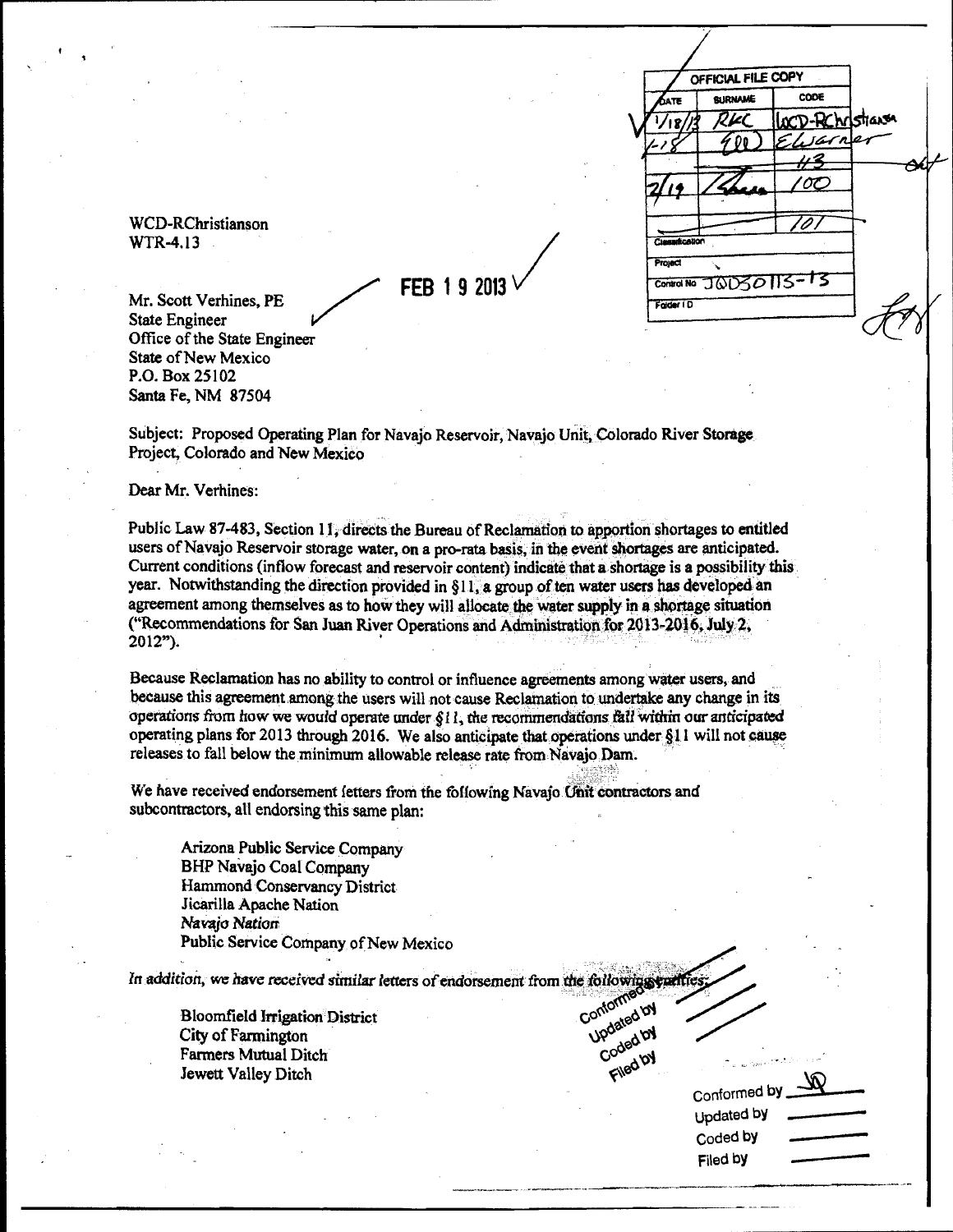While Reclamation recognizes these recommendations as a temporary solution to providing some means of water rights administration, we encourage the State Engineer to continue proceeding· towards promulgation of rules and regulations for administering water rights within the San Juan River Basin in New Mexico. Also, please be advised that Reclamation's acknowledgement of these recommendations does not constitute endorsement of any disclaimers included in any parties' endorsement letter.

I offer my thanks to you and staff members of the Office of the State Engineer and the New Mexico Interstate Stream Commission who helped facilitate the development of these recommendations.

If you have any questions, please contact Mr. Ryan Christianson of our Western Colorado Area Office at 970-385-6590, or by email at rchristianson@usbr.gov.

Sincerely,

ACTING FOR

## **BRENT RHEES**

Larry Walkoviak Regional Oirector

cc: Mr. Michael Howe / Bureau of Indian Affairs · Navajo Indian Irrigation Project 304 North Auburn, Suite B Farmington, NM 87401

> Honorable Ben Shelly President Navajo Nation c/o Department of Natural Resources P.O. Box 9000 Window Rock, AZ 86515

Honorable Alan Vaughn President Hammond Conservancy District 790 Road.4990 · Bloomfield, NM 87413'

Mr. Robert Lotts Arizona Public Service Company P.O. Box 53999 MS-9424 Phoenix, AZ 85072-3999

·--------··~-·--·~-·~-............. \_ \_,.\_.... \_\_\_\_\_ .~--,.--

Mr. David Campbell U.S. Fish & Wildlife Service<br>
U.S. Fish & Wildlife Service<br>
New Mexico Ecological Services Field Office<br>
2105 Osuna Road NE<br>
Albuquerque, NM 87113-1001<br>
Honorable Ty Vicenti<br>
President<br>
licarilla Apache Nation 2105 Osuna Road NE Albuquerque,NM 87113·1001

President Jicarilla Apache Nation P.O. Box 709 Dulce, NM 87528

Mr. Mike Greene Public Service Company of New Mexico 2401 Aztec N;E. Albuquerque,NM 87107

Mr. Pat Risner/ Vice President BHP Navajo Coal Company 300 West Arrington, Suite 200 Farmington, NM 87401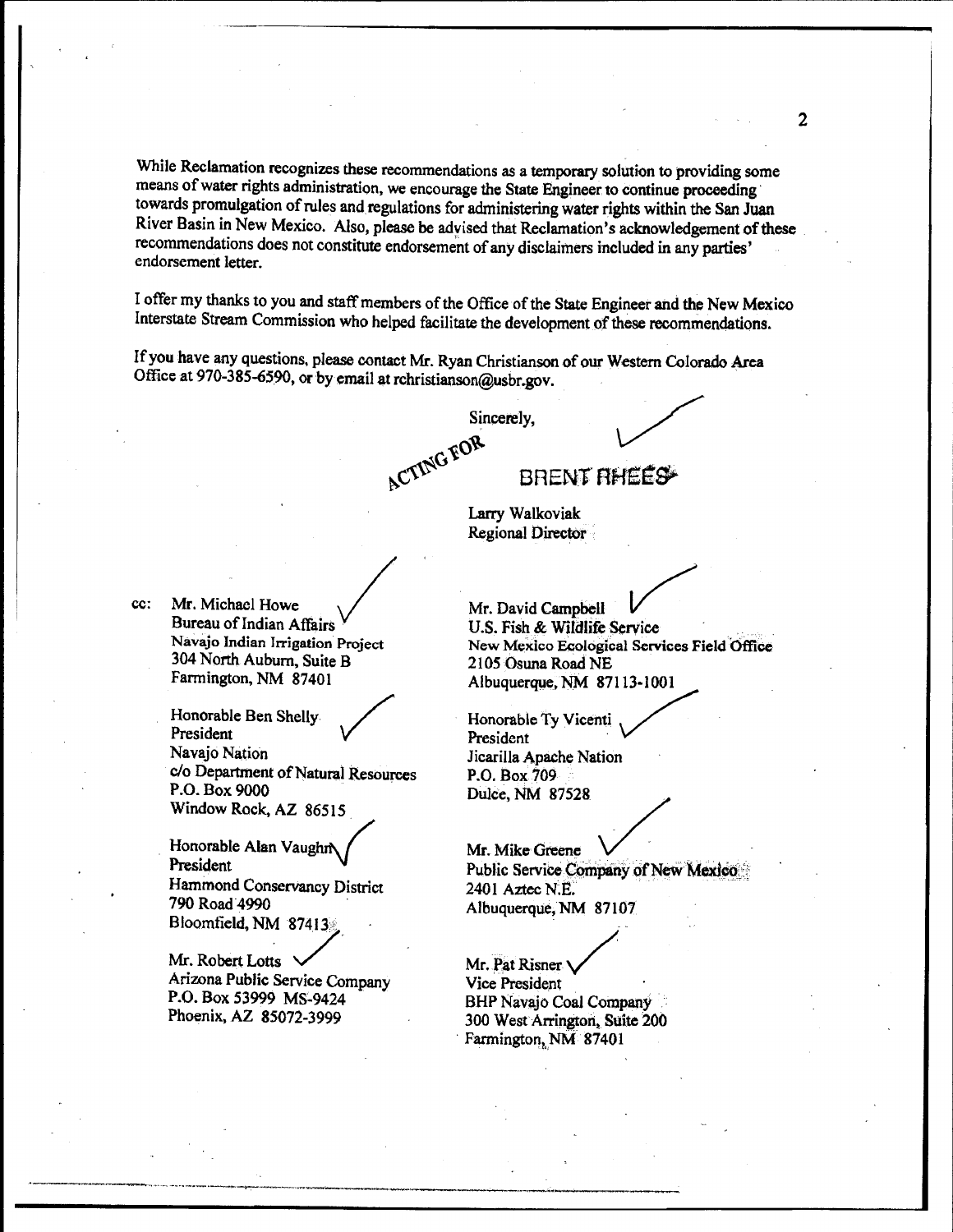Mr. James Rogers | Jewett Valley Water Users Association P.O. Box 91 Waterflow, NM 87421

Honorable Tommy Roberts<br>Mayor City of Farmington 800 Municipal Drive Farmington, NM 87401

Mr. Kevin Flanigan  $\sqrt{\ }$  New Mexico Interstate Stream Commission P.O. Box 25102 Santa Fe, NM 87504-5102

Mr. Jason John Navajo Nation Water Management Branch P.O. Drawer 678 Fort Defiance, AZ *86504* 

Carroll Crawford \ Bloomfield Irrigation District Carroll Crawford<br>Bloomfield Irrigation District<br>P.O. Box 606<br>Bloomfield, NM 87413 Bloomfield, NM 87413

Mr. Lawrence Stock Fanners Mutual Ditch P.O. Box467 Kirtland, NM 87417

Mr. Blaine Watson L New Mexico Office of the State Engineer I 00 Gossett Drive, Suite A Aztec, NM 87410

3

Mr. Tsosie Lewis, CEO<br>
Navajo Agricultural Products Industry P.O. Drawer 1318 Fannington, NM 87499

Mr. Martin Duncan  $\iota$ San Juan River Dineh Water Users Inc. P. 0. Box3688 Shiprock, NM 87420

bc: WCG-EWarner, WCD-RChrist mson, WCD-SB

WBR:RChristianson:lhutchinson: 01172013:970-385-6590 T:\RD\Correspondence\Corresp13\2013USBRNavajoShortageLetterToNMOSE.docx